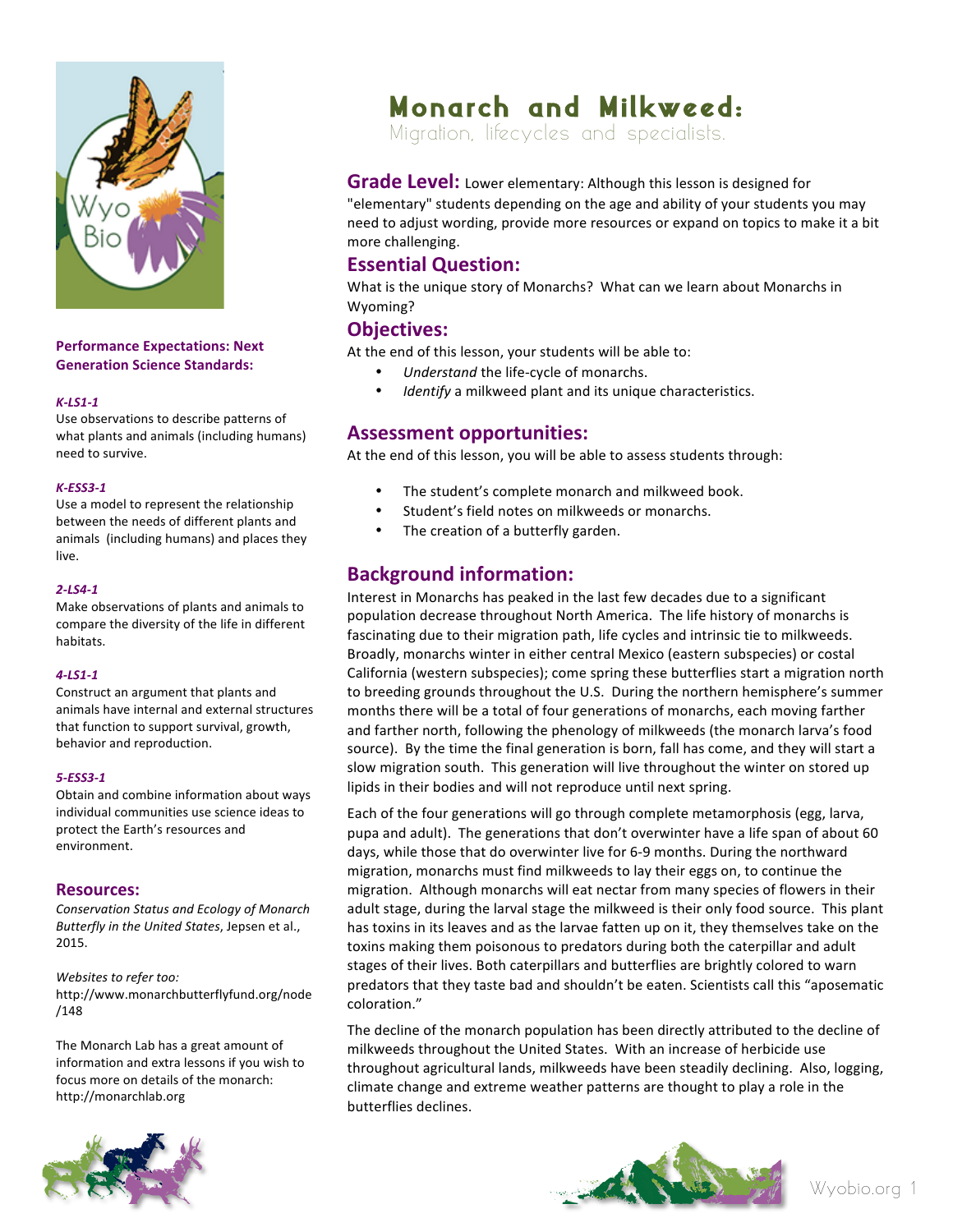# **Part 1: Monarchs and Milkweeds**

### **Materials:**

- Coloring materials
- Book to read
- Copies of coloring book for each student
- **Internet**
- Depending on how much time you want to commit to the project there are lab kits for "growing" your own butterflies too.

### **Time Commitment:**

1-2hours depending on how fast the students work through the book.

### **Preparation:**

- Print out enough books for each student, you can have them put them together.
- Set up youtube video

### **Directions:**

**1.** Introduce the subject by watching: https://www.youtube.com/watch?v=V3jpu2 th34o

**2.** Then as a class read a kid's book on monarchs and milkweeds. There are lots out there, one we recommend is *Monarchs and Milkweeds* by Helen Frost.

**3.** Have students work through the coloring/drawing book. This will have all the major life cycle stages and complexities of the milkweed in it. Have resources available for students, or have them work in teams to answer questions.

## **Coloring book answers and details:**

These details are meant to help provide quick answers, but there is a ton of information out there that would provide greater context to these answers. Also, feel free to change or add questions that fit your needs better.

Page 1: Cover page

**Page 2:** Migration

Students draw a picture of North America, with arrows pointing towards the Midwest and east coast if they were coming from



Mexico, and inner west if they were coming from California Coast.

Answer 1: Central Mexico, Costal California

Answer 2: a few weeks

Page 3: First phase of monarch life cycle

Answer 1: upwards of 200; but only one at a time.

Answer 2: Milkweed

**Page 4:** Larval stage

Answer 1: 3-5days

Answer2: Its own egg shell!

Page 5: Milkweed adaptation page

Answer 1: it produces toxins

Answer 2: The use of herbicides.

Page 6: Caterpillars

Answer 1: Its mass will increase by 2000 times!

Answer 2: they molt, meaning they shed layers of skin.

**Page 7:** Attachment

Answer 1: The caterpillar, after feasting, will attach itself to a branch, leaf or some other strong structure, to start preparing itself for the chrysalis phase.

Answer 2: After attaching, the caterpillar body splits open beginning the process of the chrysalis.

**Page 8:** Chrysalis

Answer 1: 9-14 days

Answer 2: The structure will go through a color transformation. In the beginning stages it will primarily green until the end phase when it becomes transparent and you can see the colors that signify a monarch's wings (black and orange).

Page 9: Adult emergence

Answer 1: 2-6 weeks (if they are not over wintering)

Answer 2: Fluids that are stored up in the body are pumped out to the wings, allowing them to expand.

Page 10: 2<sup>nd</sup> generation life cycle

**Page 11:** 3<sup>rd</sup> generation life cycle

Answer 1: Complete metamorphosis

Page 12: Over winter generation and Migration

Answer 1: 6-9 months

Answer 2: Central Mexico or Costal California

#### **Page 13:** Winter

Answer 1: Temperate winter climates, warm enough to not freeze but cool enough to keep lipids from going bad.

Answer 2: These stored up lipids, or fats, are the energy source for the butterflies all winter. In addition, the butterflies require very little energy, because they are nearly sleeping (in torpor) all winter.

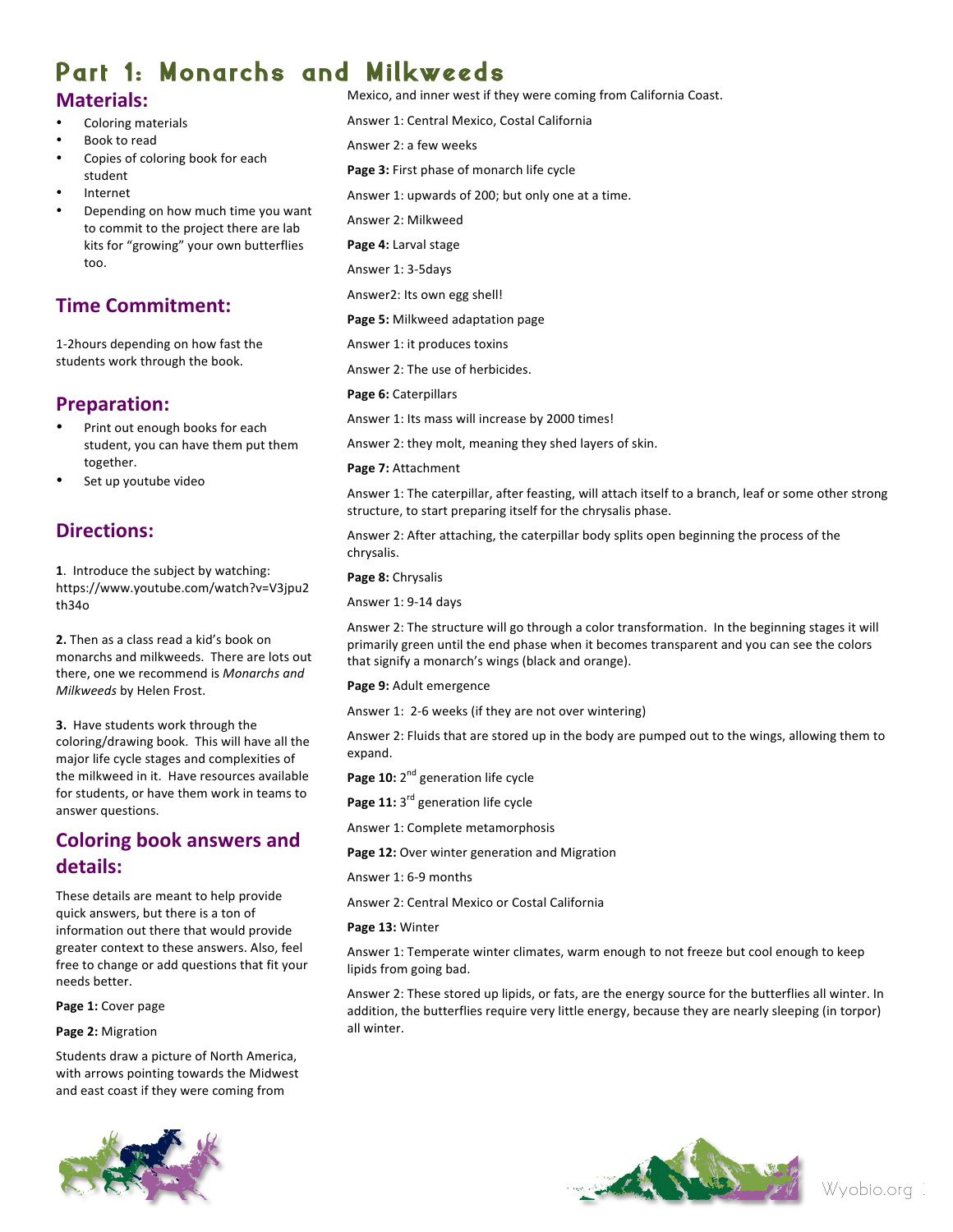# **Part 2: Field Trip**

### **Materials:**

- Student coloring books
- Magnifying glasses
- Writing and coloring utensils
- Computers access

### **Time Commitment:**

Depends (2hours- 1day)

### **Preparation:**

Depending on how much time you have or how you wish to do this section there are different steps. Either way a field trip, or time outside is used.

**1.** Plan a field trip to the Biodiversity Center (call to step up a trip and get details).

**2.** Plan a local field trip

- Find somewhere locally where students could look at milkweeds or butterflies... information on population status of milkweeds and monarchs is still growing in the state.
- Organize field trip details: travel, equipment and student needs.

### **Directions:**

The goal of this is for students to create a species account. Where they make direct observations of the species and engage with the subject they had been studying. Once they are back from the field trip they will have the opportunity to contribute to a growing dataset across the state (depending on student ability).

**1.** Have students engage with the final two pages of the coloring book. Here students will make direct observations of milkweeds and butterflies. This can be as structured or informal as you want. 

**2.** Once back in the classroom, students can submit observations to WyoBio, and compare location(s) to where other monarchs and milkweeds have been reported (see below for more detail). Use the WyoBio's monarchs and



milkweed website as a resource as well (MonarchsAndMilkweeds.org).

By going to the WyoBio map application students can see where other milkweeds or monarchs have been reported. This could be done either by the teacher, projecting it for the whole class to see, or if students are able, they can use the application on their own.

To find milkweed observations:

- Go to WyoBio's map page and click on the magnifying glass on the right hand side (these are professional observations)
- Select "Vascular plant" under organism group
- Select "Asclepias" under species. Make sure to select scientific name, there are a few different subspecies that have been observed.
- Finally click "observations" under how you want to see your data.

To find monarch observations:

- Go to WyoBio's map page and click on the binoculars on the right hand side (these are citizen science observations)
- Filter observations by "monarchs"

If students did make observations it important that they report this data on WyoBio, with such a small dataset, little is known about both species in Wyoming. As more people contribute to this information students will be able to see the migration of monarchs over time in the state.